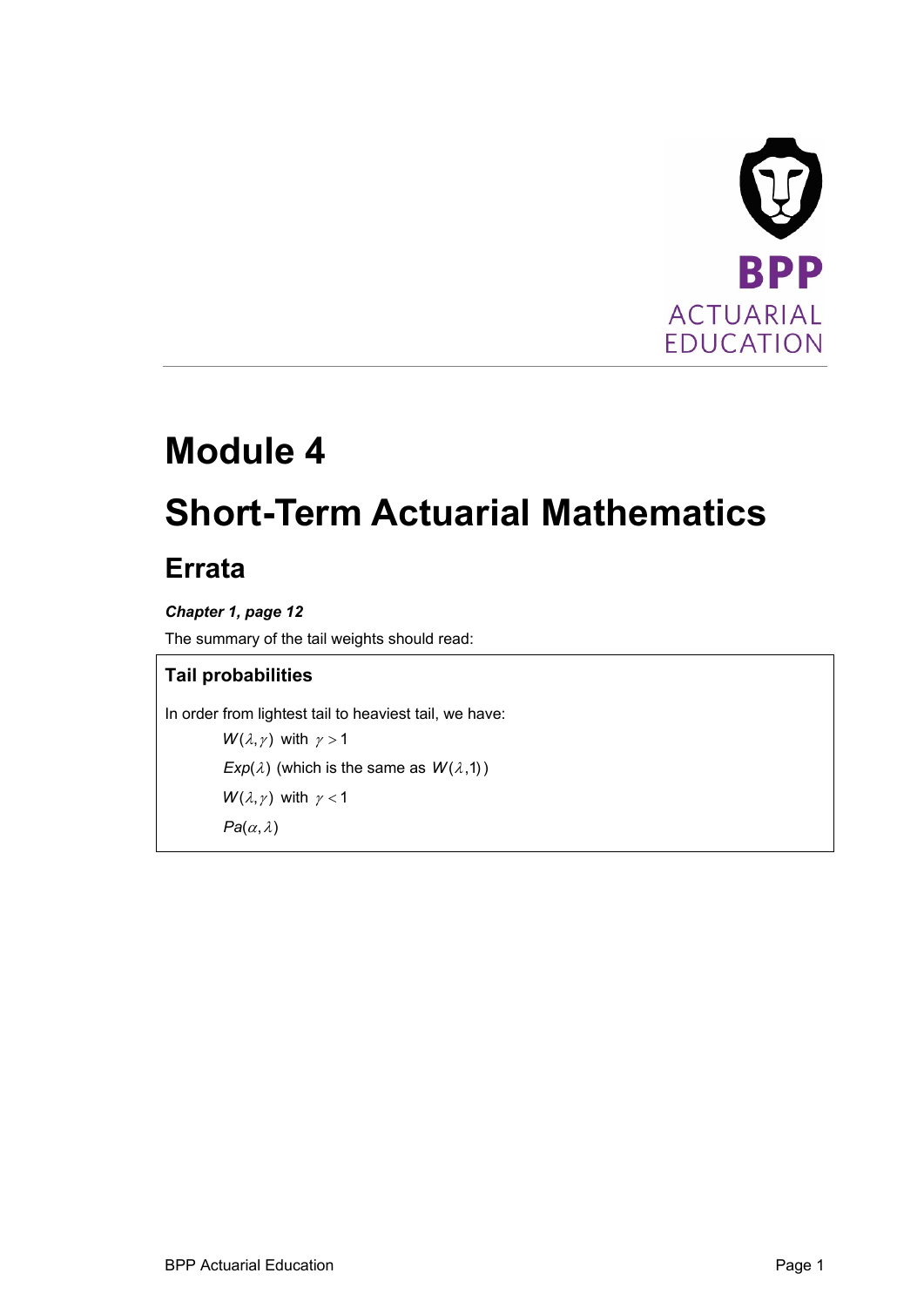#### *Chapter 1, page 21*

In example 1.16 it states that the sample size is 65 when clearly it is 60. This changes the numbers throughout the solution.

Replacement pages are provided at the end of this document.

#### *Chapter 3, page 61*

There is a typo in the last line of example 3.6. For the formula to hold, we need  $t < \frac{1}{\sqrt{2}}$  $t < \frac{1}{800}$  and

 $\frac{1}{1}$  $t < \displaystyle\frac{1}{700}$  , which means that it holds for  $\displaystyle\frac{1}{80}$  $t < \frac{1}{800}$ .

#### *Chapter 3, page 63*

In example 3.8 there is a typo in the solution for the expected value of *Y* . The second term should read:

$$
1{,}000P(X>1{,}000)
$$

#### *Chapter 5, page 112*

The assumptions for the average cost per claim method should read:

- there are no further claims to come from the first accident year (*ie* the first accident year is fully run-off)
- the development pattern for the average cost per claim is the same for each accident year
- the development pattern for the number of claims is the same for each accident year
- there is no explicit allowance for inflation, and any inflation component is absorbed into the grossing-up factors.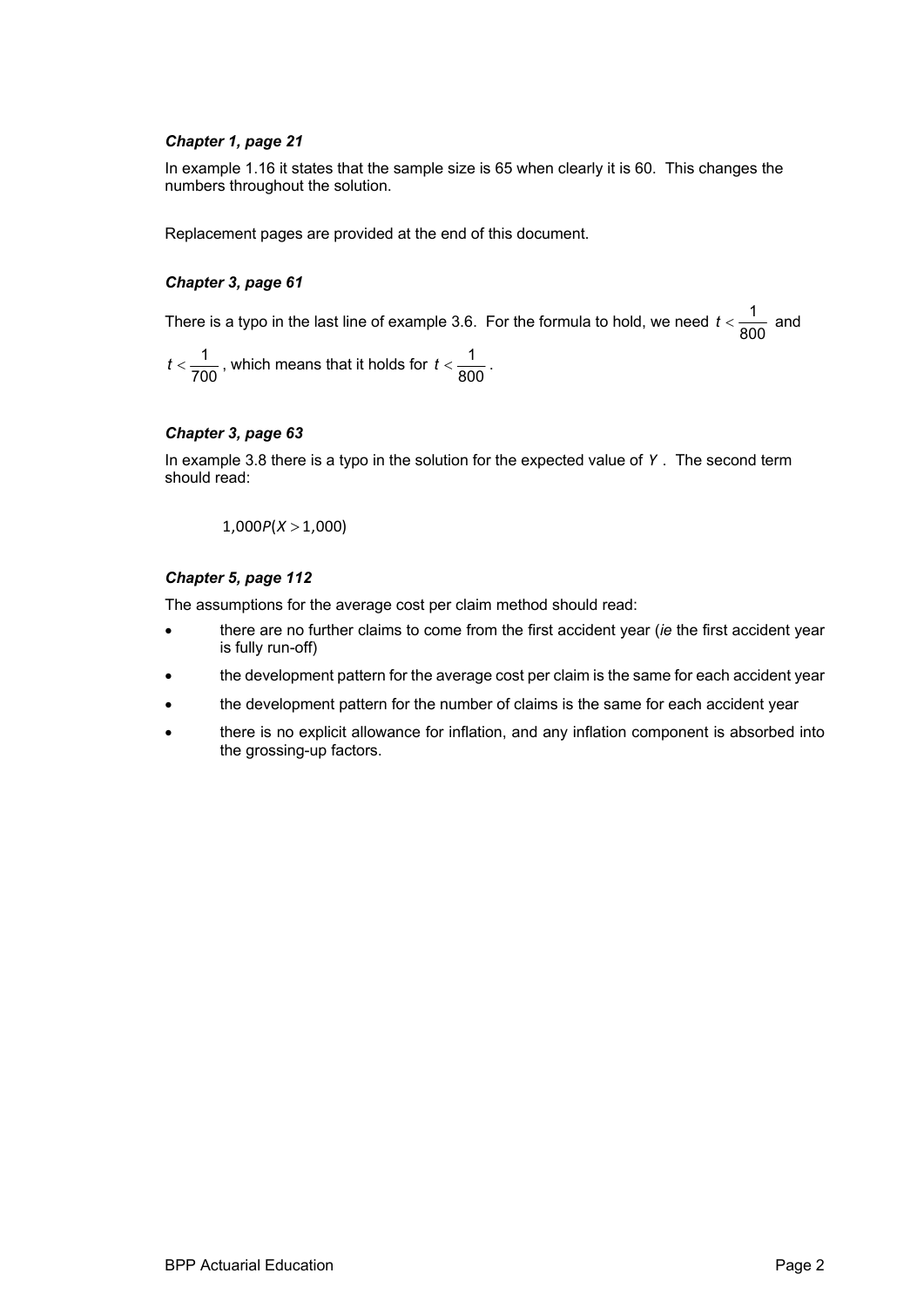Finally, substituting this value into (1) gives:

$$
c = \frac{-\ln 0.75}{(350)^{\gamma}} = 0.003155
$$

When using the method of percentiles to fit a single parameter distribution (such as the exponential distribution), we just equate the median of the distribution with the sample median.

# *1.4 Testing the goodness of fit of a loss distribution*

Once we have estimated the parameter(s) of a loss distribution, we should check how well the distribution fits our sample data. In other words, we should check whether the assumed loss distribution has the correct sort of shape. We can do this by carrying out a chi-squared goodness-of-fit test.



### *Example 1.16*

Claims from a particular group of policies are expected to follow an exponential distribution. A random sample of 60 claims has produced the following results:

| Claim amount $(E)$     | Observed frequency |
|------------------------|--------------------|
| $x \leq 250$           | 24                 |
| $250 < x \le 500$      | 15                 |
| $500 < x \le 750$      | 9                  |
| $750 < x \leq 1,000$   | 2                  |
| $1,000 < x \leq 1,250$ | 2                  |
| $1,250 < x \leq 1,500$ | 4                  |
| x > 1.500              |                    |

The sample mean is £509.78.

Carry out a chi-squared test to assess the goodness of fit of the proposed exponential model.

#### *Solution*

We are testing:

 $H_0$ : the claim amounts are exponentially distributed

against:

 $H_1$ : the claim amounts are not exponentially distributed

The test statistic for this test is:

$$
\sum \frac{(O-E)^2}{E}
$$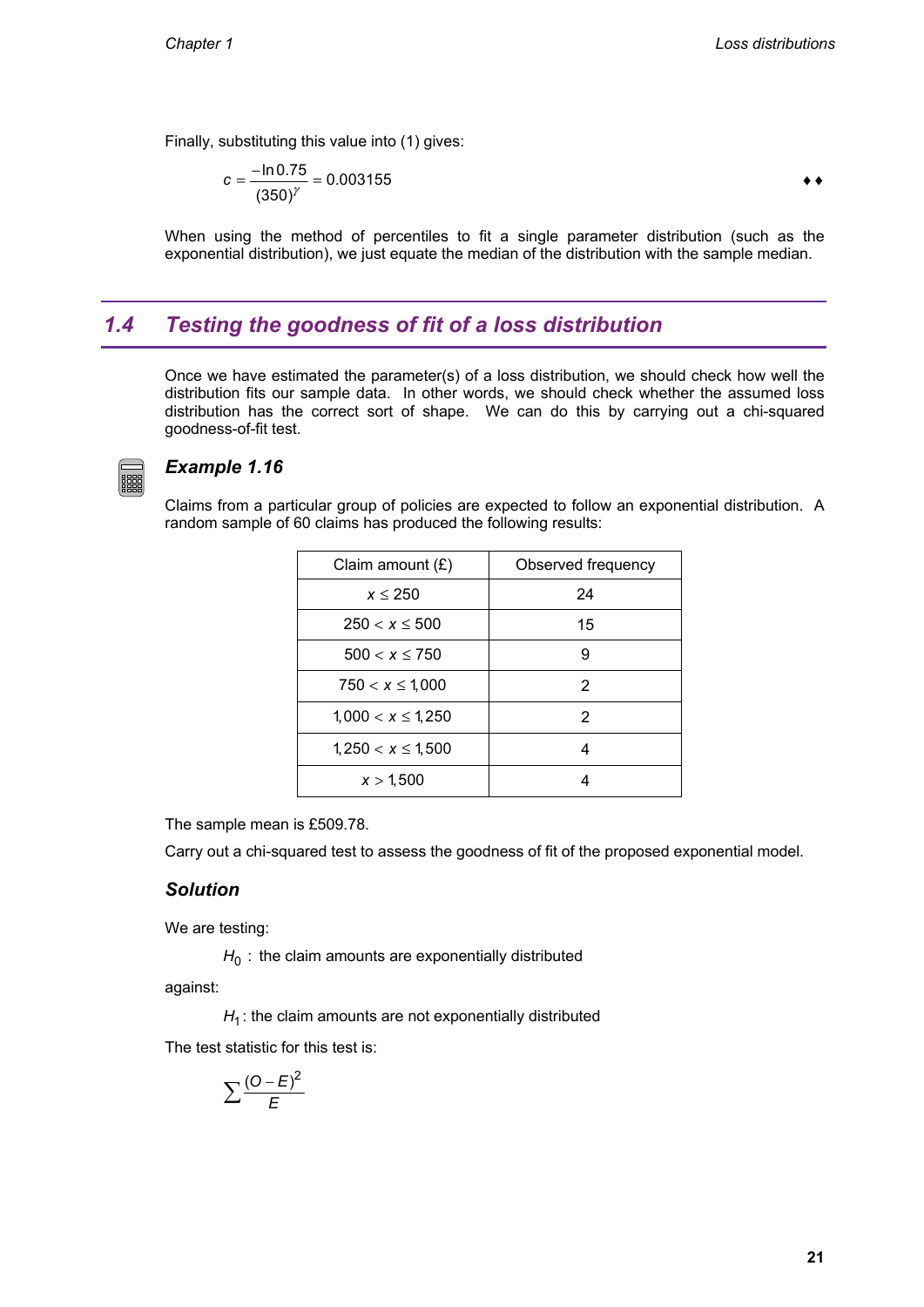In this formula, *O* denotes the observed frequency, *E* denotes the expected frequency, and the sum is taken over all claim size bands. To calculate the expected frequencies we must first estimate the value of the exponential parameter.

From Example 1.13 and the comment that follows it, we know that the exponential parameter is (usually) estimated by  $\frac{1}{\overline{x}}$ . So here we have:

$$
\hat{\lambda} = \frac{1}{509.78}
$$

Now, under the assumption that  $X \sim Exp \left( \frac{1}{509.78} \right)$ , we have:

 $P(X \le 250) = 1 - e^{-250/509.78} = 0.38762$  $P(250 < X \le 500) = e^{-250/509.78} - e^{-500/509.78} = 0.23737$  $P(500 < X \le 750) = e^{-500/509.78} - e^{-750/509.78} = 0.14536$  $P(750 < X \le 1,000) = e^{-750/509.78} - e^{-1,000/509.78} = 0.08902$  $P(1,000 < X \le 1,250) = e^{-1,000/509.78} - e^{-1,250/509.78} = 0.05451$  $P(1,250 < X \le 1,500) = e^{-1,250/509.78} - e^{-1,500/509.78} = 0.03338$  $P(X > 1,500) = e^{-1,500/509.78} = 0.05274$ 

To calculate the expected frequencies, we multiply each of these probabilities by 60 (the sample size). For example, the expected number of claims that are less than or equal to £250 is:

 $60 P(X \leq 250) = 23.257$ 

The full set of expected frequencies is shown in the table below:

| Claim amount $(E)$     | Observed frequency | <b>Expected frequency</b> |
|------------------------|--------------------|---------------------------|
| $x \leq 250$           | 24                 | 23.257                    |
| $250 < x \le 500$      | 15                 | 14.242                    |
| $500 < x \le 750$      | 9                  | 8.722                     |
| $750 < x \leq 1,000$   | 2                  | 5.341                     |
| $1,000 < x \leq 1,250$ | 2                  | 3.271                     |
| $1,250 < x \leq 1,500$ | 4                  | 2.003                     |
| x > 1,500              | 4                  | 3.164                     |